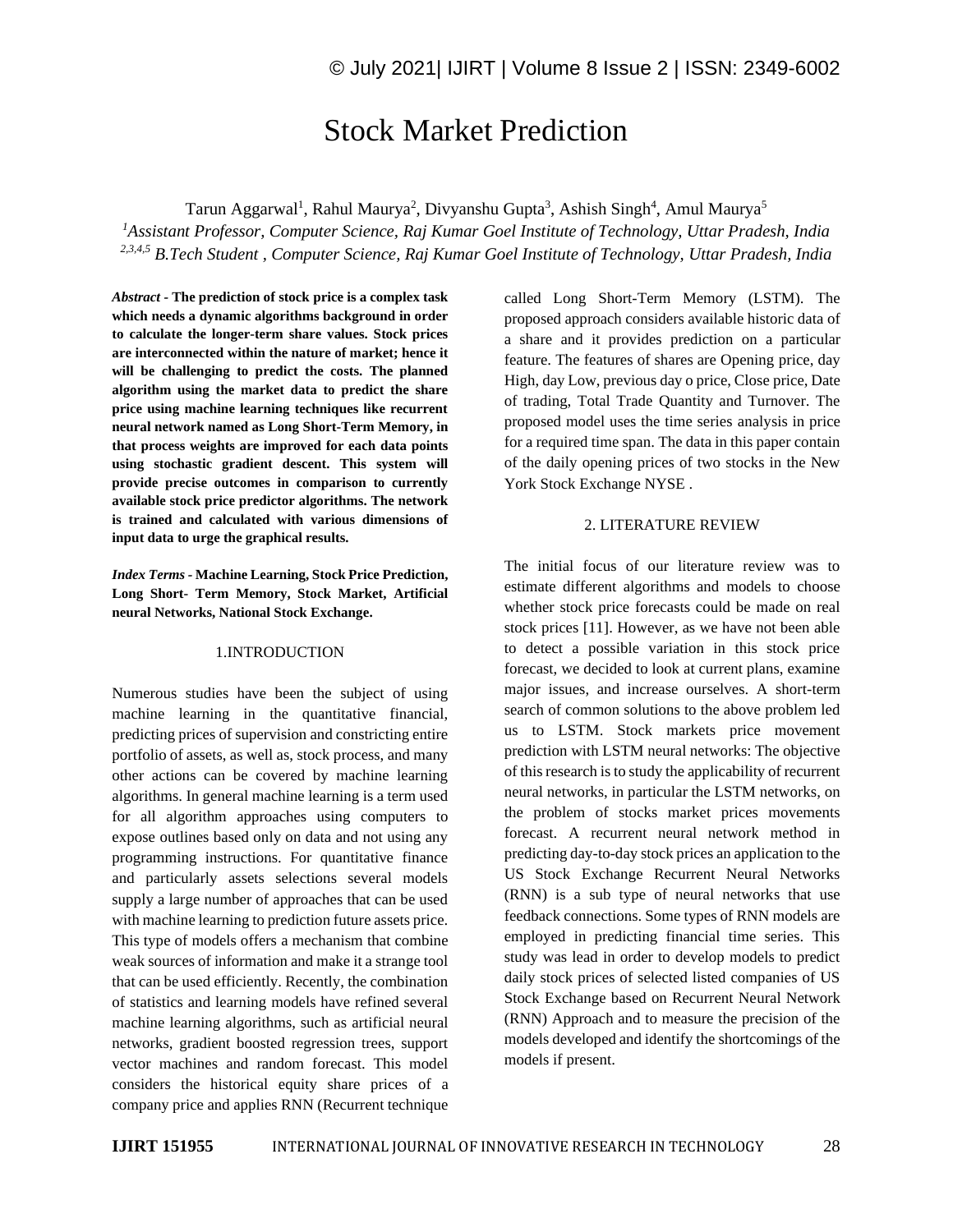# 3. RECURRENT NEURAL NETWORK (RNN) AND LONG SHORT-TERM MEMORY (LSTM)

In a NN that only contains one hidden layer the number of nodes in the input layer always depend on the dimension of the data, the nodes of the input layer connect to the hidden layer via links called 'synapses'. The relation between every two nodes from (input to the hidden layer), has a coefficient called weight, which is the decision maker for signals. The values obtained after this transformation constitute the output layer of our NN, this value may not be the best output, in this case a back propagation process will be applied to target the optimal value of error, the back propagation process connect the output layer to the hidden layer, sending a signal conforming the best weight with the optimal error for the number of epochs decided. This process will be repeated trying to improve our predictions and minimize the prediction error. After completing this process, the model will be trained. The classes of NN that predict future value base on passed sequence of observations is called Recurrent Neural Network (RNN) this type of NN make use of earlier stages to learn of data and forecast futures trends. The earlier stages of data should be remembered to predict and guess future values, in this case the hidden layer act like a stock for the past information from the sequential data. The term recurrent is used to describe the process of using elements of earlier sequences to forecast future data. RNN can't store long time memory, so the use of the Long Short-Term Memory (LSTM) based on "memory line" proved to be very useful in forecasting cases with long time data. In a LSTM the memorization of earlier stages can be performed trough gates with along memory line incorporated. The following diagram-1:



Figure 1. The internal structure of an LSTM [5].

Describe the composition of LSTM nodes. The ability of memorizing sequence of data makes the LSTM a special kind of RNNs. Every LSTM node most be consisting of a set of cells responsible of storing passed data streams, the upper line in each cell links the models as transport line handing over data from the past to the present ones, the independency of cells helps the model dispose filter of add values of a cell to another. In the end the sigmoidal neural network layer composing the gates drive the cell to an optimal value by disposing or letting data pass through. Each sigmoid layer has a binary value (0 or 1) with 0 "let nothing pass through"; and 1 "let everything pass through." The goal here is to control the state of each cell, the gates are controlled as follow: - Forget Gate outputs a number between 0 and 1, where 1 illustration "completely keep this"; whereas 0 indicates "completely ignore this." - Memory Gate chooses which new data will be stored in the cell. First, a sigmoid layer "input door layer" chooses which values will be changed. Next, a tanh layer makes a vector of new candidate values that could be added to the state. - Output Gate decides what will be the output of each cell. The output value will be based on the cell state along with the filtered and freshest added data.

#### 4.A STOCK PRICE PREDICTOR USING LSTM

The proposed framework that studies online anticipating the close prices of the stock with the support of Long Short-Term Memory (LSTM). The Long Short-Term Memory (LSTM) is a counterfeit recurrent neural system (RNN) design [1] used in the field of deep learning, Unlike normal feed forward neural systems, LSTM has input associations. Not only does the procedure not focus on single information (e.g. pictures) but also on full information arrangements, (For example, a speech or a video). For example, LSTM is material for undertakings, such as un partitioned, associated penmanship recognition, speech recognition and recognition of peculiarities in arranged traffic or IDS (interruption location frameworks).

# Algorithm 1: Stock prediction using LSTM Input: Significant stock data

Output: prediction of stock price using price variation Step 1: Start.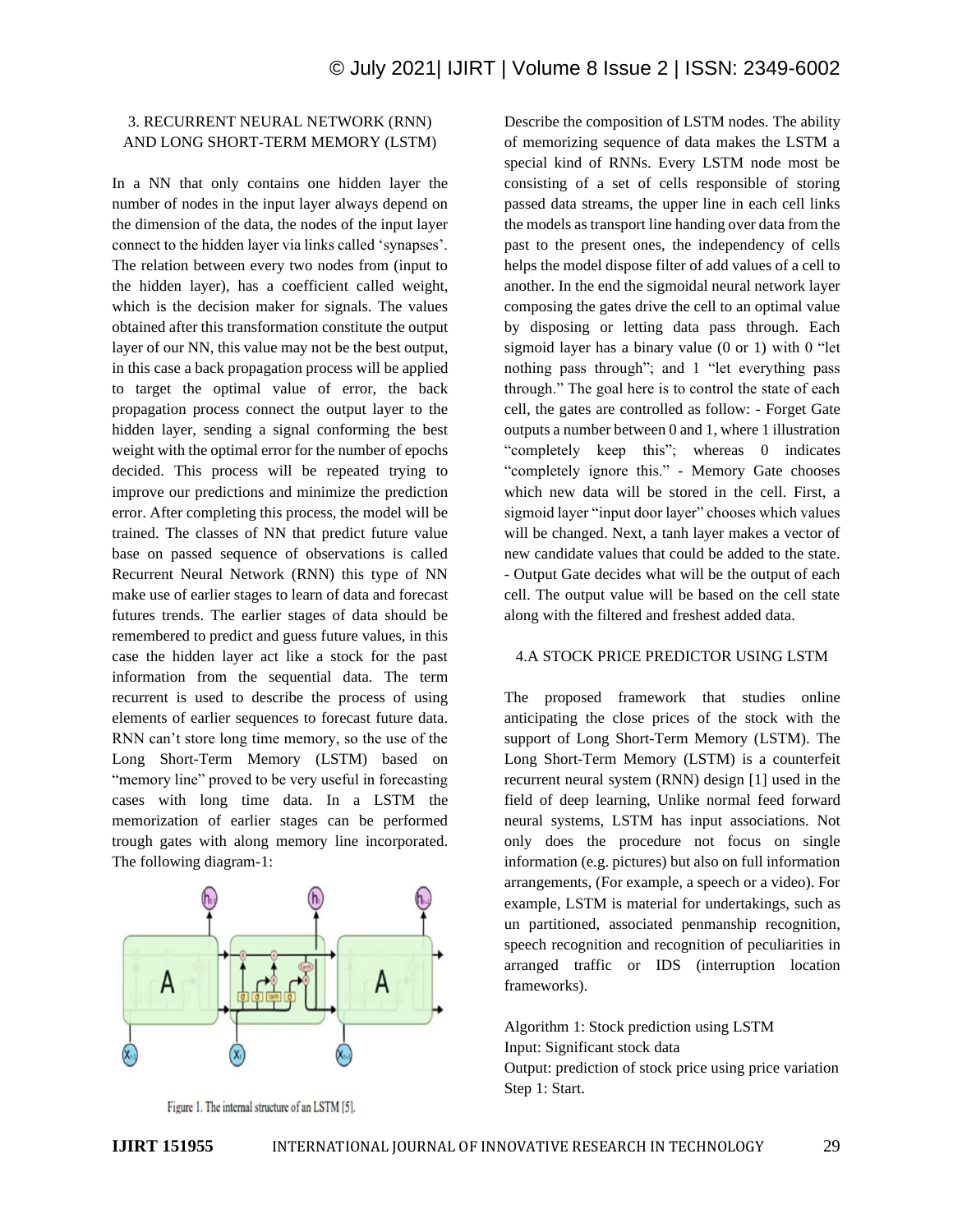Step 2: Data Preprocessing after getting the historic data from the market for a specific share.

Step 3: import the dataset to the data structure and read the open price.

Step 4: do a feature scaling on the data so that the data values will vary from 0 and 1

Step 5: Creating a data structure with 60 timestamps and 1 output.

Step 6: Building the RNN (Recurrent neural network) for

Step 5 data set and Initialize the RNN by using sequential repressor.

Step 7: Adding the first LSTM layer and some Dropout regularization for removing unwanted values. Step 8: Adding the output layer.

Step 9: Compiling the RNN by adding adam optimization and the loss as mean\_squared\_error.

Step 10: Making the predictions and visualizing the results using plotting techniques

Before processing the data there is a significant step that is to collect the information from market. Information assortment is the principle step in our proposed framework importing of the information from advertise clearing organizations like BSE (Bombay Stock Exchange) and NSE (National Stock Exchange). The dataset that will be utilized in the market expectation must be utilized to be separated dependent on different perspectives. Information assortment additionally supplements to upgrade the dataset by including more information that is outside. Our information for the most part comprises of the earlier year stock costs. For python available packages for retrieving the data from NSE is NSEpy .

#### 5. METHODOLOGY AND DATA

The data in this paper comprise of the daily opening prices of two stocks in the New York Stock Exchange NYSE extracted from yahoo finance, for GOOGL our data series cover the period going from 8/19/2004 to 12/19/2019 and for NKE the data cover the period from 1/4/2010 to 12/19/2019. To build our model we are going to use the LSTM RNN, our model uses 75% of data for training and the other 25% of data for testing. For training we use mean squared error to improve our model. Also, we used different Epochs for training data (12 epochs, 25 epochs, 50 epochs and 100 epochs) our model will be structured as follow:

| Layer (type)                  |        | <b>Output Shape</b> |                  | <b>Parameters</b> |
|-------------------------------|--------|---------------------|------------------|-------------------|
| Istm 1 (LSTM)                 |        | (None, 50, 96)      |                  | 37632             |
| dropout 1 (Dropout)           |        | (None, 50, 96)      |                  | $\Omega$          |
| $lstm$ $2 (LSTM)$             |        | (None, 50, 96)      |                  | 74112             |
| dropout 2 (Dropout)           |        | (None, 50, 96)      |                  | $\Omega$          |
| $lstm$ $3 (LSTM)$             |        | (None, 50, 96)      |                  | 74112             |
| dropout 3 (Dropout)           |        | (None, 50, 96)      |                  | $\Omega$          |
| $lstm$ $4 (LSTM)$             |        | (None, 96)          |                  | 74112             |
| dropout 4 (Dropout)           |        | (None, 96)          |                  | $\bf{0}$          |
| dense 1 (Dense)               |        | (None, 1)           |                  | 97                |
| Total number of parameters :  |        |                     |                  |                   |
| 260,065                       |        |                     |                  |                   |
| Trainable parameters: 260,065 |        |                     |                  |                   |
| Non-trainable parameters :0   |        |                     |                  |                   |
|                               |        |                     |                  |                   |
| <b>LSTM</b> Input             | input  | (None, 50, 1)       | <b>LSTM3</b>     | input             |
|                               |        |                     |                  |                   |
|                               | output | (None, 50, 1)       |                  | output            |
|                               |        |                     |                  |                   |
| <b>LSTM1</b>                  | input  | (None, 50, 1)       | <b>Dropout 3</b> | input             |
|                               | output | (None, 50, 96)      |                  | output            |
|                               |        |                     |                  |                   |
| Dropout 1                     | input  | (None, 50, 96)      | <b>LSTM4</b>     | input             |
|                               | output | (None, 50, 96)      |                  | output            |
|                               |        |                     |                  |                   |
| <b>LSTM2</b>                  | input  | (None, 50, 96)      | <b>Dropout 4</b> | input             |
|                               | output | (None, 50, 96)      |                  | output            |

# 6. RESULT AND DISCUSSION

After training our NN the result of our testing has shown different results, the number of epochs as well as the length of the data have both significant impact on the result of testing. For example, if we changed the dataset for NKE giving it a time set going from 12/2/1980 to 12/19/2019 the results will appear as follow:



After observing our data, we can see that at first the data was less volatile and have lower values, in the figure, the red lines represent the real market value and the blue lines represent the predicted price value, after the NKE start peeking bigger values, the asset become more volatile, then the nature of this asset changed. In our case is better to avoid this type of change. Our model has lost trace of opening prices around 600 to 700 day of testing which conform the change in data